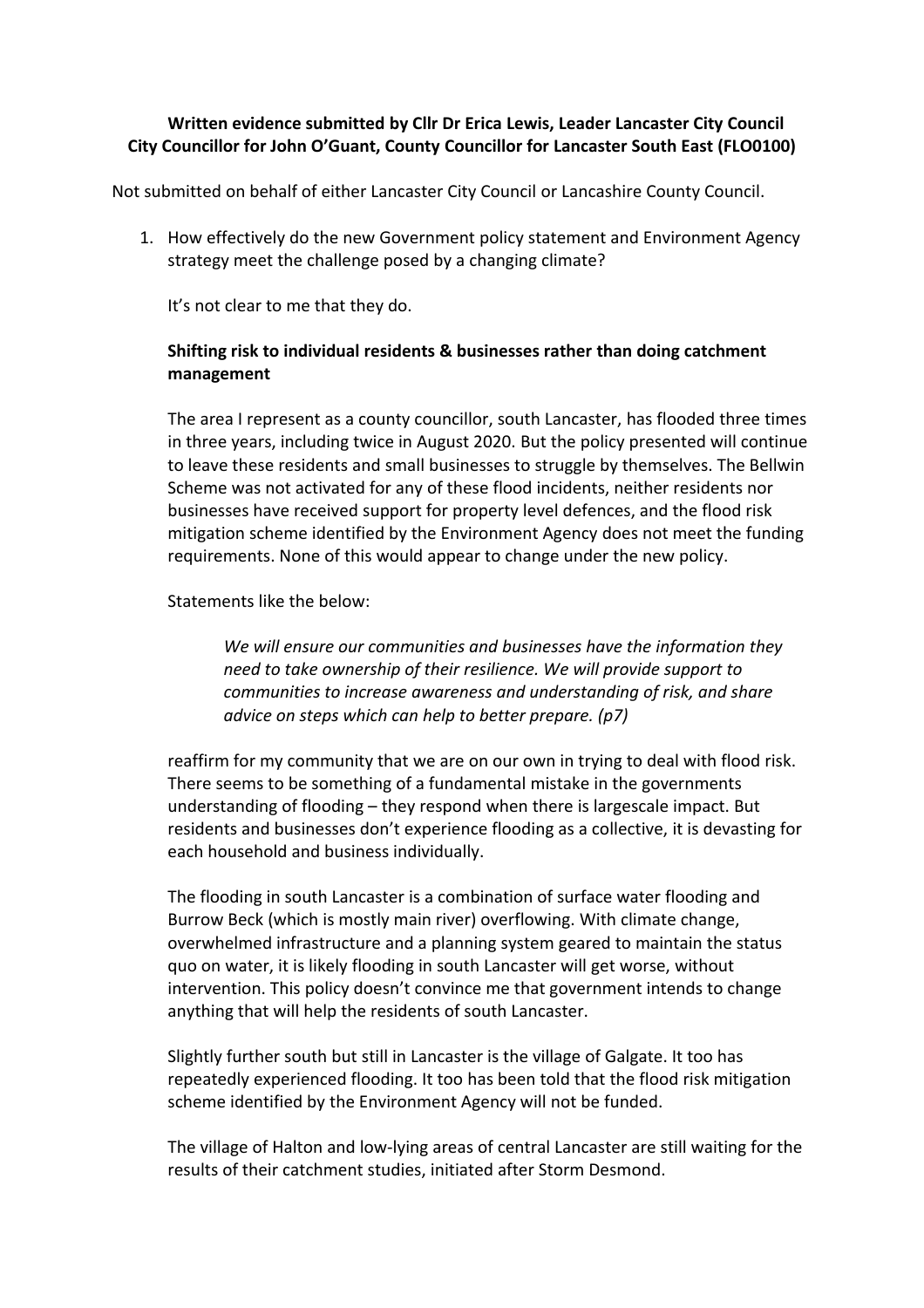But flooding from watercourses is not our only flooding problem.

## **No requirement to upgrade basic infrastructure to cope with climate change**

A good downpour in our districts sees a number of houses and small businesses routinely flood because our drainage infrastructure is overwhelmed. However, when investigated no agency is at fault because the drainage systems are not required to meet the intensity of these rain events. This is little comfort to the residents and small businesses who routinely flood across the district.

I have previously asked United Utilities, through the scrutiny processes of Lancashire County Council, whether they would consider increasing drainage capacity in places where we know that drains are regularly overwhelmed. The answer given was patronising, and certainly not sympathetic to the long-term impact on residents and small businesses. The policy document would seem to indicate that the government is not contemplating any changes to the current position.

*Ordinary watercourses and drainage assets and features – including drains, ditches, culverts, pipes and gullies can, if blocked or overwhelmed, cause small-scale flooding. We want to ensure that all those who have statutory responsibilities for these assets and features – both existing and those in new developments – are meeting their obligations. (p22)*

The consequence of this position will be repeated flooding for residents and small businesses as climate change increasing the frequency and intensity of rain events.

2. Are the current national and local governance and co-ordination arrangements for floods and coastal risk management in England effective?

## No.

The current arrangements are both ineffective in terms of flood risk management and frustrating for residents. It is very confusing and frustrating for residents and local businesses to be passed from one agency to another. Often without ever finding anyone who will take responsibility for the flooding they experience.

Across Lancashire there are a series of 'making space for water meetings' which bring together technical officers at the district level across the many agencies involved in water management. Local flood action groups have repeatedly asked for the opportunity to engage with these meetings and been refused<sup>1</sup>. We appreciate that there may need to be some technical discussion behind closed doors. However, we also think it would significantly contribute to water management if local flood groups could have the opportunity at the beginning of each meeting to share local

<sup>&</sup>lt;sup>1</sup> pp7, 11-12, The future of Flood Action Groups in Lancashire Scrutiny inquiry session – July 2019, [https://council.lancashire.gov.uk/documents/s162621/Appendix%202%20Report%20of%20the%20Strengthening%20Flood%2](https://council.lancashire.gov.uk/documents/s162621/Appendix%202%20Report%20of%20the%20Strengthening%20Flood%20Risk%20Management%20and%20Preparedness%20Task%20and%20Finish%20Group.pdf) [0Risk%20Management%20and%20Preparedness%20Task%20and%20Finish%20Group.pdf](https://council.lancashire.gov.uk/documents/s162621/Appendix%202%20Report%20of%20the%20Strengthening%20Flood%20Risk%20Management%20and%20Preparedness%20Task%20and%20Finish%20Group.pdf)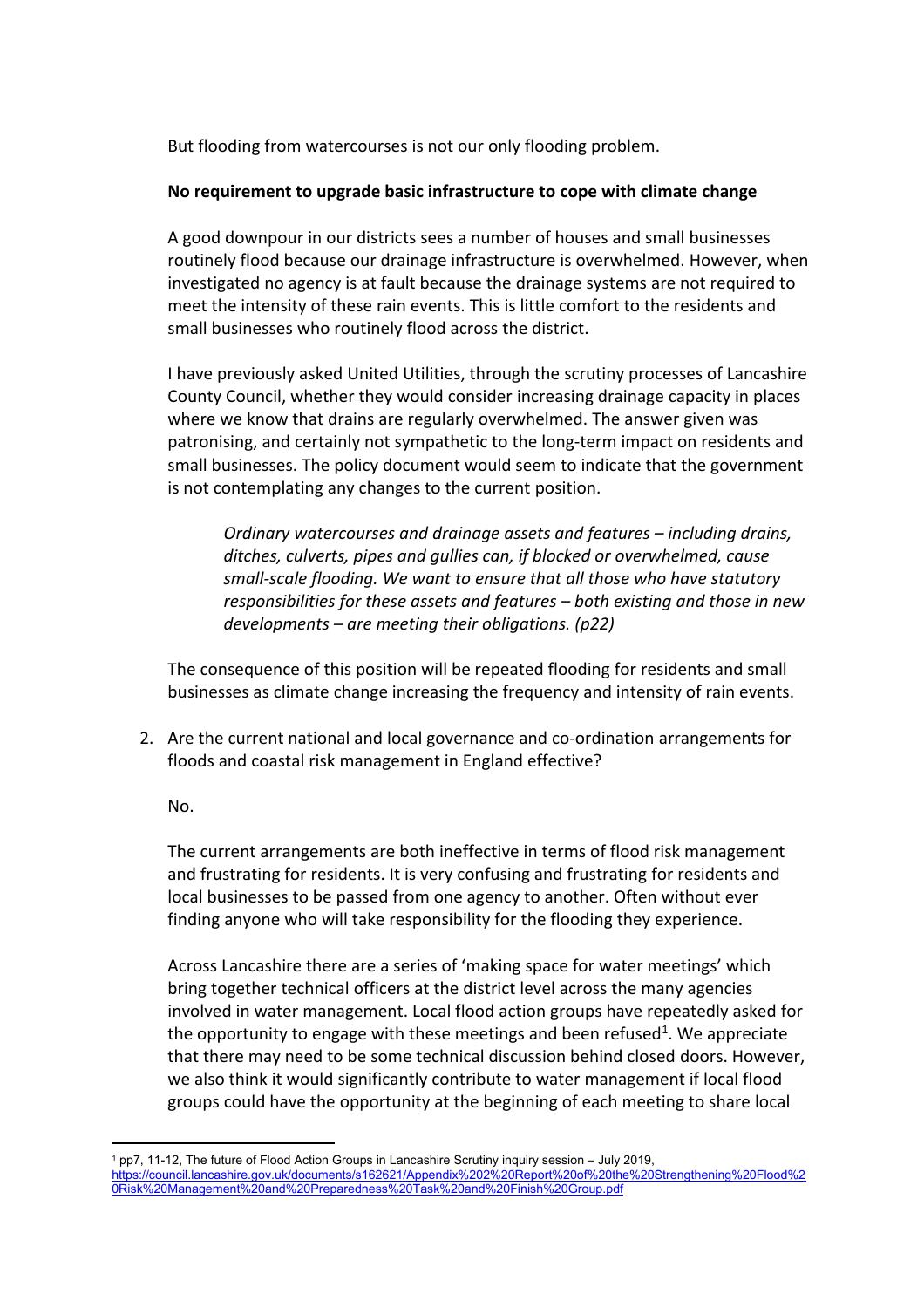observations and ask questions about particularly risk points. That everyone is in the room, would mean that residents should at least be able to get a clear agency on which agency was responsible.

3. What level of investment will be required in future in order to effectively manage flood risk in England, and how can this best be targeted?

It seems a significant oversight in the current funding system that residents and small businesses can repeatedly experience flooding but not receive any support for property level defences. Supporting property level flood defences would allow residents to feel more secure in their homes, it would reduce the need for evacuations and reduce the level of emergency response needed. At the moment, I know many residents who are in fear of flooding every time there is heavy rain. This has a significant impact on well-being and mental health.

As I have already noted, it seems a fundamental misunderstanding of the impacts of flooding, to believe that central government support is only needed in response to large scale events, rather than for each household and business that floods.

4. How can communities most effectively be involved, and supported, in the policies and decisions that affect them?

As part of a recent scrutiny inquiry into flooding at Lancashire County Council we brought together some of the flood action groups across Lancashire. The point of the meeting was to

*discuss how the County Council as the Lead Local Flood Authority (LLFA) and Risk Management Authorities (RMA) could better support and meet the needs of flooded communities in Lancashire. It aimed to provide participants with an opportunity to impart their expectations, aspirations, knowledge and experience of establishing and running a flood action group in Lancashire. The purpose was not to say who was responsible for what.<sup>2</sup>*

The committee may find the report of the meeting useful in considering this question. It is available from

[https://council.lancashire.gov.uk/documents/s162621/Appendix%202%20Report%2](https://council.lancashire.gov.uk/documents/s162621/Appendix%202%20Report%20of%20the%20Strengthening%20Flood%20Risk%20Management%20and%20Preparedness%20Task%20and%20Finish%20Group.pdf) [0of%20the%20Strengthening%20Flood%20Risk%20Management%20and%20Prepar](https://council.lancashire.gov.uk/documents/s162621/Appendix%202%20Report%20of%20the%20Strengthening%20Flood%20Risk%20Management%20and%20Preparedness%20Task%20and%20Finish%20Group.pdf) [edness%20Task%20and%20Finish%20Group.pdf](https://council.lancashire.gov.uk/documents/s162621/Appendix%202%20Report%20of%20the%20Strengthening%20Flood%20Risk%20Management%20and%20Preparedness%20Task%20and%20Finish%20Group.pdf)

5. With increasing focus on natural flood management measures, how should future agricultural and environmental policies be focussed and integrated with the Government's wider approach to flood risk?

<sup>2</sup> p2, The future of Flood Action Groups in Lancashire Scrutiny inquiry session – July 2019,

[https://council.lancashire.gov.uk/documents/s162621/Appendix%202%20Report%20of%20the%20Strengthening%20Flood%2](https://council.lancashire.gov.uk/documents/s162621/Appendix%202%20Report%20of%20the%20Strengthening%20Flood%20Risk%20Management%20and%20Preparedness%20Task%20and%20Finish%20Group.pdf) [0Risk%20Management%20and%20Preparedness%20Task%20and%20Finish%20Group.pdf](https://council.lancashire.gov.uk/documents/s162621/Appendix%202%20Report%20of%20the%20Strengthening%20Flood%20Risk%20Management%20and%20Preparedness%20Task%20and%20Finish%20Group.pdf)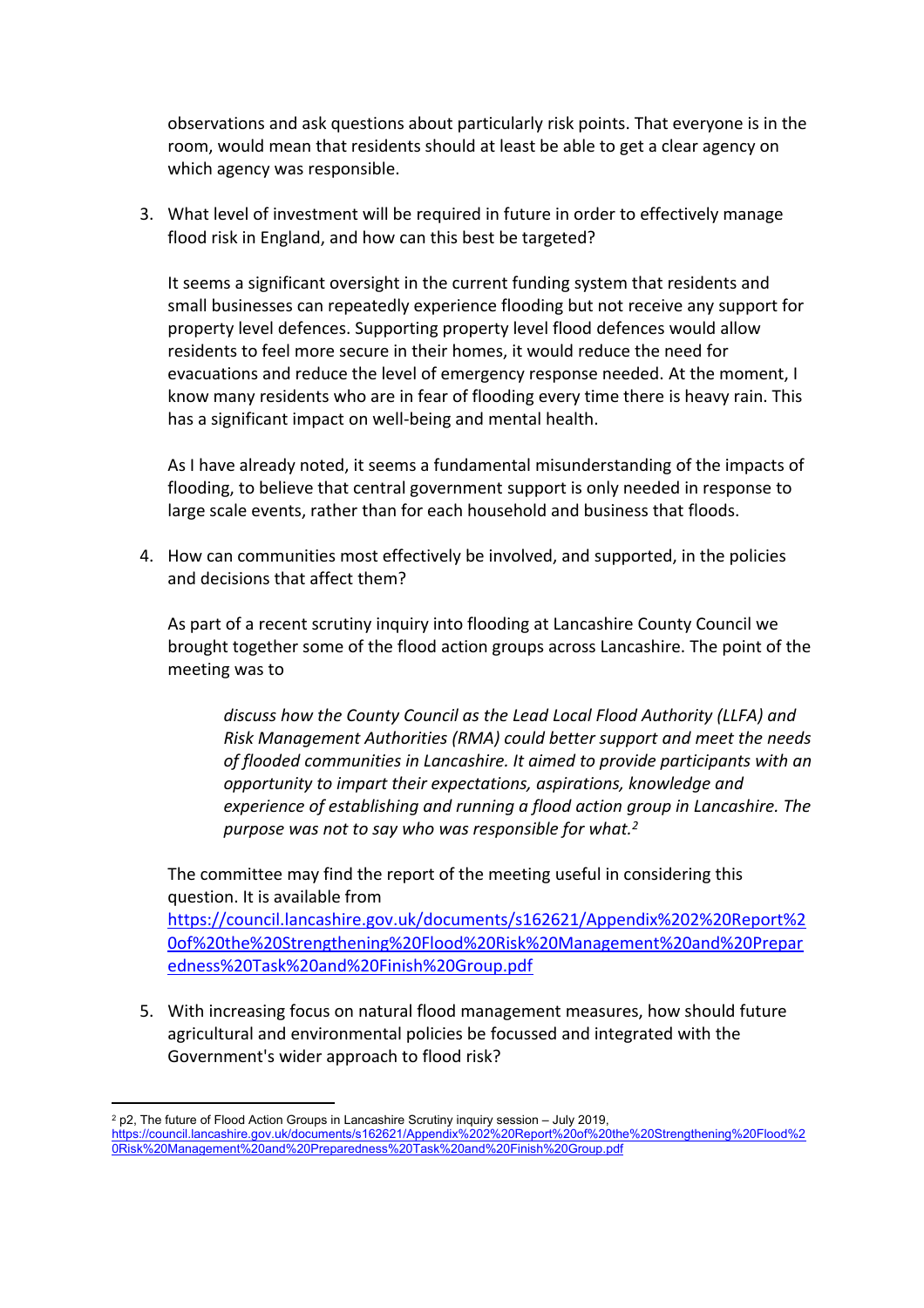Natural flood management should become a focus of how we use land and manage water in areas that are currently at risk of flooding, or our projected to become at risk. However, if we are to ask farmers and other landowners to make land available for water management, we need compensate those landowners for that use.

We also need to value agricultural land more highly in terms of flood risk mitigation. Following Storms Desmond and Eva a number of local farms were flooded, however, because it was fields that were flooded rather than buildings, there was very little support for these farmers. Water stood on those fields for an extended period, repeated crops were lost, but the farmers were left to deal with this situation largely by themselves, other than the support of their local MP.

6. How can housing and other development be made more resilient to flooding, and what role can be played by measures such as insurance, sustainable drainage and planning policy?

The current planning system does little to help manage flooding or flood risk. I wrote to the last review of the National Planning Policy Framework asking that the standard for water management be changed from the current 'no more, no faster' to 'hold and slow'. I'm not aware that this recommendation was accepted. However, without this change the planning system at best doesn't contribute to reducing flood risk and at worst makes flood risk worse.

How can it be sensible to allow development on a piece of land in an area with a known flooding problem and not ask that the development makes a contribution to holding and slowing water in order to reduce flood risk? If the government wants local communities to be more supportive of new developments, then ensuring that those developments contribute to solving major local problems would seem to be a very sensible suggestion. Expanding drainage systems beyond current requirements is also likely to be a more cost-effective solution, than requiring entirely new drainage schemes.

As an illustration, there is a parcel of land in Lancaster that is both of interest to a volume housing builder as a development site, and to the Environment Agency as the possible site for a reservoir. The builder currently plans to build just above the flood exclusion zone, thus probably removing the ability for an objection to be made on flood grounds. The builder has been asked to consider adopting higher water management standards on the site both to protect potential homeowners and reduce the downstream risk. They say no, and yet if this development were to go ahead south Lancaster would lose a significant opportunity to reduce flood risk.

Our communities also need more assurance about the quality of water management in planning applications. As part of an overview and scrutiny inquiry on flooding in Lancashire the task and finish group was told that "the flood risk management team deals with approximately 1000 applications a year with only five team members to assess them"<sup>3</sup>. Community members worry that the resourcing of the flood risk

<sup>3</sup> p10 Strengthening flood risk management and preparedness in Lancashire Overview and Scrutiny Review – November 2019